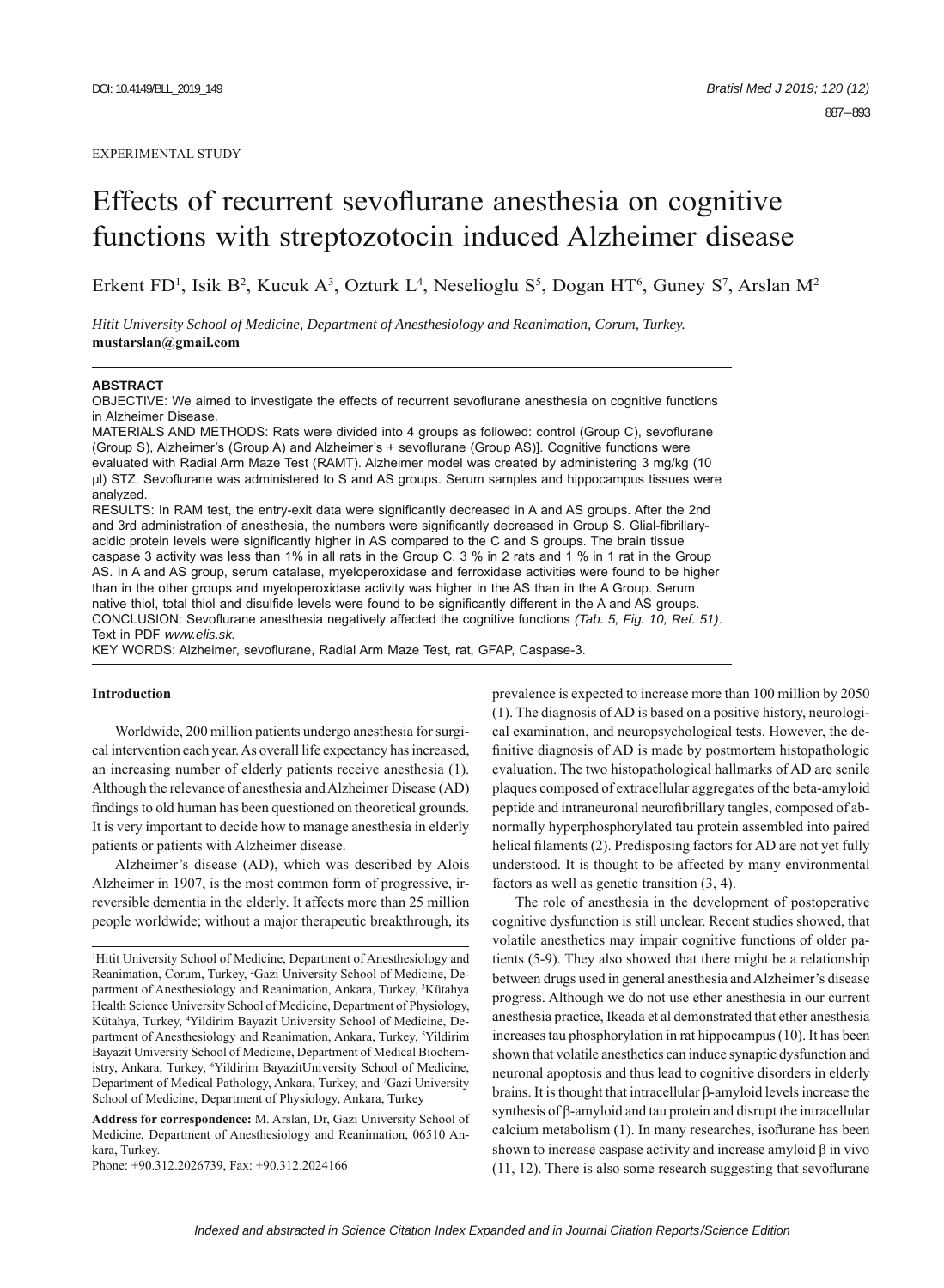# *Bratisl Med J 2019; 120 (12)*

## 887 – 893

and desflurane can lead to postoperative cognitive dysfunction and may progress to AD (13, 14).

In this experimental research; the radial arm maze test (RAMT) was used to evaluate the cognitive function in rats (18). Oxidative stress was evaluated with catalase, myeloperoxidase, ferroxidase activities, myeloperoxidase, nativethiol, brain tissue caspase activity and GFAP.

In this study, we aimed to determine whether there is any change in cognitive function after a repeated sevoflurane anesthesia in elderly rats with streptozotocin-induced Alzheimer's diseases and we also demonstrated a immunohistochemical and pathological evidence of this change.

#### **Materials and methods**

## *Animal models and experimental protocol*

This study was carried out in the GUDAM Laboratory of Gazi University with the approval of the Experimental Animals Ethics Committee of Gazi University (GÜET-17.081). All procedures were carried out in accordance with the standards in the Guide for the Care and Use of Laboratory Animals. In this study, 24 elderly Wistar Albino rats weighing between 250 and 300 g, raised under the same environmental conditions, were used. The 24 rats were randomly separated into four groups. Control group  $(n = 6, Group C)$ , sevoflurane  $(n = 6, Group S)$ , Alzheimer's  $(n = 6, Group S)$  $= 6$ , Group A) and Alzheimer's + sevoflurane (n = 6, Group AS). 100 mg/kg ketamine (Ketalar; Parke-Davis; Pfizer, Inc, New York, NY, USA) was applied intraperitoneally to all rats in the group A and AS and stereotactic head was positioned. It was entered under the dura with burr hole from the mid-line. As in previous research, experimental Alzheimer's disease was created by giving 3mg/kg (10 μl) streptozotocin (Sigma Chemical, St. Louis, MO, USA), to Group A and AS intracerebroventricularly (15–17) (Fig. 1). Radial



Fig. 1. Formation of Alzheimer's with injection of intracerebroven**tricular streptozotocin to rats by stereotaxic instrument.**



**Fig. 2. The application of Radial Arm Maze Test (RAMT) in rats.**

Arm Maze Test was applied to all the groups. The original design of Radial Arm Maze consisted of a 34 cm wide central platform with eight equal-length arms radiating out. Each arm had food sites at the end that were not visible from the central area; four arms had food at the distal end, and the other four arms did not have any. During a trial of the RAMT, an animal must acquire food from all the four areas of the maze (18, 19). Animals were placed individually in the center of the maze. In the RAM test, the number of input-output of the rats in the arms was studied. Four weeks after surgery, Group S and Group AS were administered sevoflurane 2.3 % for 3 consecutive days for 2 hours. Following each anesthesia in Group S and AS, RAMT was administered (simultaneously in Group C and A), and data were recorded (Fig. 2). After 24 hours from this administration, all the rats were euthanized under a ketamine anesthesia and their blood was taken. Serum samples were biochemically evaluated and hippocampus tissues were evaluated using histopathologic techniques.

#### *Histochemical and immunohistochemical evaluation*

Coronal cut sections were performed on formaline fixed brain tissues of the rats. Thus, slices containing hippocampus were obtained. After tissue processing, embedding in paraffin and sectioning immunohistochemistry for caspase 3 and GFAP was performed on 3 micrometer cut sections of the 16 samples using automated Leica Bond-max system. After de-paraffinization and dehydration Bond Epitope Retrieval solution (Leica Microsystems) was used for antigen unmasking for each antibody. After peroxide block placement the slides were incubated with antibodies against caspase 3 (Santa Cruz Biotechnology, P11, 1:200) and GFAP (GA-5, Neo-Markers, 1:300) for 15 minutes. The incubation with Post Primary reagent (Leica microsystems) was followed by washing with Bond Wash solution. Bond Polymer placement was followed by DAB (3,30diaminobenzidinetetrahydrochloride) as a chromogen for 6 minutes, hematoxylin counterstaining and mounting of the slides.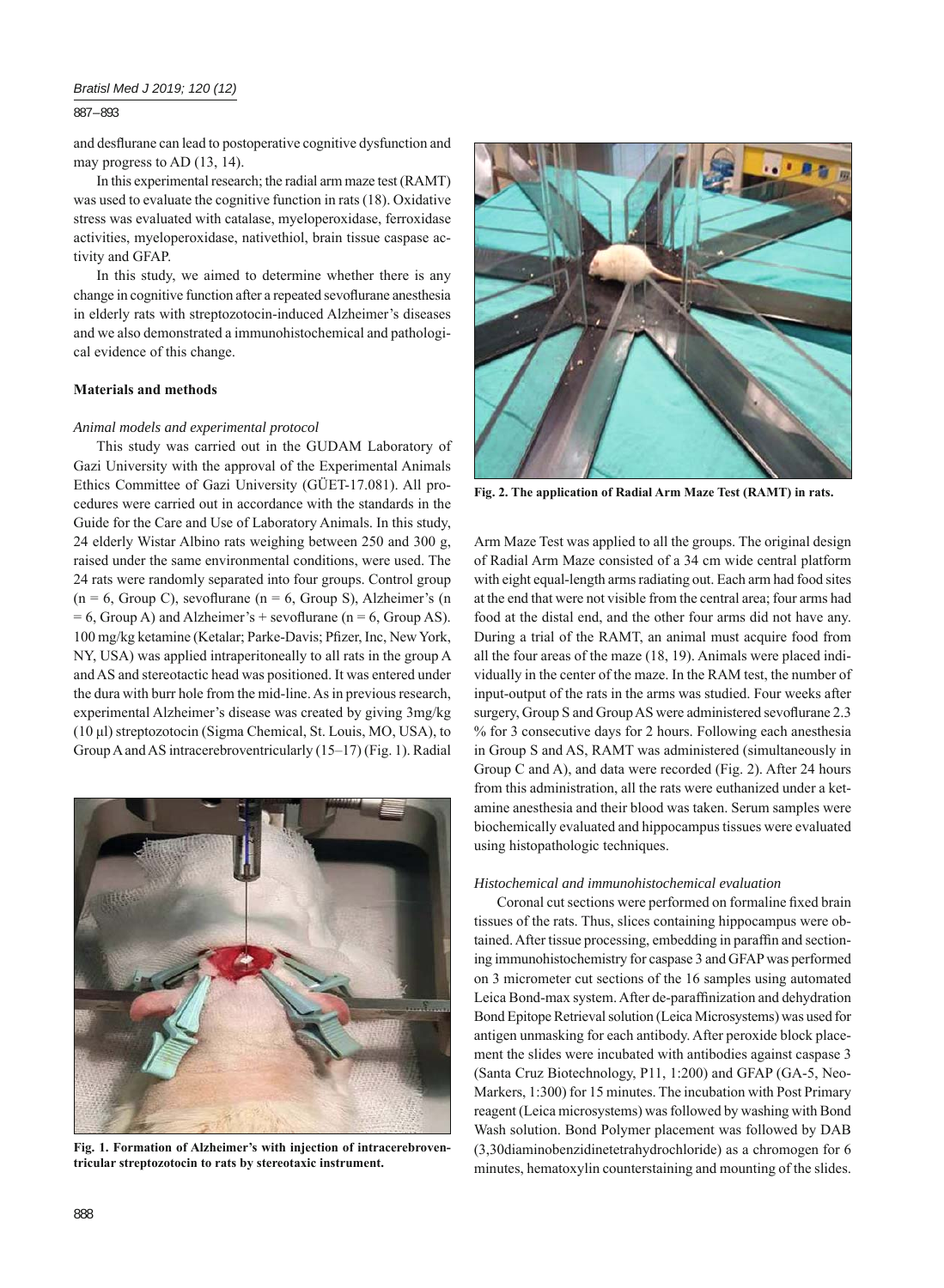| Tab. 1. Input-output RAM data of rats (Mean $\pm$ SD). |  |  |  |
|--------------------------------------------------------|--|--|--|
|--------------------------------------------------------|--|--|--|

| Rat                         | Group C         | Group S          | Group A                       | Group AS           | $p^{\ast\ast}$ |
|-----------------------------|-----------------|------------------|-------------------------------|--------------------|----------------|
|                             | $(n=6)$         | $(n=6)$          | $(n=6)$                       | $(n=6)$            |                |
| First                       | $6.60 \pm 1.03$ | $6.50 \pm 0.96$  | $5.30\pm0.48$                 | $5.60 \pm 0.51$    | 0.579          |
| 1th week                    | $4.40\pm0.89$   | $5.00 \pm 1.08$  | $3.00 \pm 0.71$               | $4.00\pm0.45$      | 0.368          |
| 2th week                    | $5.40 \pm 0.87$ | $4.50 \pm 0.29$  | $1.50\pm0.29$ <sup>*</sup> .+ | $2.60 \pm 0.40* +$ | < 0.0001       |
| 3th week                    | $4.60 \pm 0.40$ | $4.75 \pm 0.25$  | $2.00\pm0.91^*$ +             | $2.00\pm0.55*$ +   | 0.011          |
| 4th week                    | $4.40 \pm 1.07$ | $4.00 \pm 0.41$  | $1.50\pm0.50*$ +              | $1.40 \pm 0.40*$ + | 0.010          |
| After the first anesthesia  | $3.60 \pm 0.75$ | $2.25 \pm 0.48$  | $1.75 \pm 0.63*$              | $1.20 \pm 0.20*$   | 0.037          |
| After the second anesthesia | $4.40 \pm 1.03$ | $1.75 \pm 0.48*$ | $2.25 \pm 0.63*$              | $0.80 \pm 0.37*$   | 0.014          |
| After the third anesthesia  | $3.60 \pm 0.75$ | $1.50 \pm 0.50*$ | $1.25 \pm 0.48*$              | $0.80 \pm 0.20*$   | 0.008          |

 $p^{**}$ . Level of significance with the Kruskal–Wallis test  $p \le 0.05$ , \*  $p \le 0.05$ : Compared to Group C +  $p \le 0.05$ : Compared to Group S

#### **Tab. 2. Hippocampus GFAP data of rats (Mean ± SD).**

|                                                                                                  | Group C         | Group S         | Group A | Group AS                                         | $p^*$ |  |
|--------------------------------------------------------------------------------------------------|-----------------|-----------------|---------|--------------------------------------------------|-------|--|
|                                                                                                  | $(n=6)$         | $(n=6)$         | $(n=6)$ | $(n=6)$                                          |       |  |
| <b>GFAP</b>                                                                                      | $1.00 \pm 0.00$ | $1.00 \pm 0.00$ |         | $1.67\pm0.52^{*,+}$ 2.00 $\pm0.00^{*,+}$ <0.0001 |       |  |
| $p^{**}$ : Level of significance with the Kruskal–Wallis test $p < 0.05$ , $p < 0.05$ : Compared |                 |                 |         |                                                  |       |  |

to Group  $C^+p < 0.05$ : Compared to Group S

**Tab. 3. Brain tissue caspase 3 activity data of rats.**

| Rat            | Group C         | Group S         | Group A         | Group AS        |
|----------------|-----------------|-----------------|-----------------|-----------------|
|                | $(n=6)$         | $(n=6)$         | $(n=6)$         | $(n=6)$         |
|                | Less than $1\%$ | Less than $1\%$ | Less than $1\%$ | Less than $1\%$ |
|                | Less than $1\%$ | Less than $1\%$ | $2\%$           | Less than $1\%$ |
| 3              | Less than $1\%$ | Less than $1\%$ | Less than $1\%$ | $3\%$           |
| $\overline{4}$ | Less than $1\%$ | $2\%$           | $1\%$           | $1\%$           |
| 5              | Less than $1\%$ | Less than $1\%$ | $1\%$           | 3%              |
| 6              | Less than $1\%$ | Less than $1\%$ | Less than $1\%$ | Less than $1\%$ |

# *Biochemistry*

Fasting blood samples were obtained to plain tubes. Sera were separated after centrifugation at 1600 g for 10 minutes and stored at –80 °C until the analyzing time.

# *Thiol-disulfi des homeostasis parameters measurement*

Thiol/Disulfide Homeostasis tests were evaluated by automated spectrophotometric method described by Erel & Neselioglu. For short, disulfide bonds were first reduced to form free functional thiol groups with sodium borohydride. Unused reductant sodium borohydride was consumed and removed with formaldehyde to

prevent reduction of DTNB (5,5'-dithiobis-(2-nitrobenzoic) acid), and all of the thiol groups including reduced and native thiol groups were determined after the reaction with DTNB. Half of the difference between the total thiols and native thiols provided the dynamic disulfide amount. After the determination of native and total thiols, disulphide amounts, disulphide/total thiol percent ratios (SS/ SH+SS), disulfide/native thiol percent ratios (SS/SH) and native thiol/total thiol percent ratios(SH/SH+SS) were calculated (20).

## *Catalase activity assay*

Catalase (CAT) activity was measured by Goth's method (21). Sample  $(0.2 \text{ ml})$  was incubated in 1.0 ml substrate  $(65 \text{ µmol})$ per  $\rm H_2O_2$  in 60 mmol/L sodium–potassium phosphate buffer, pH 7.4) at 37 °C for 60 seconds. The enzymatic reaction was stopped with 1.0 ml of 32.4 mM ammonium molybdate, and the yellow complex of molybdateand  $H_2O_2$  was measured at 405 nm against a blank. One unit of CAT decomposes 1  $\mu$ mol of H<sub>2</sub>O<sub>2</sub> min<sup>-1</sup> under these conditions. Results were expressed as kU/L, which was calculated as followed:

Serum catalase activity  $(KU/I) = (A (blank 2) - A (blank 3) /$ A (sample) – A (blank 1))  $\times$  271

Blank 1 contained 1.0 ml substrate, 1.0 ml molybdate, and 0.2 ml of sample.

Blank 2 contained 1.0 ml substrate, 1.0 ml molybdate and 0.2 ml buffer.

Blank 3 contained 1.0 ml buffer, 1.0 ml molybdate and 0.2 ml buffer (21).

#### **Tab. 4. Serum catalase, myeloperoxidase, ferroxidase data of rats (Mean ± SD).**

|                                  | Group C<br>$(n=6)$ | Group S<br>$(n=6)$ | Group A<br>$(n=6)$    | Group AS<br>$(n=6)$          | $n^{**}$ |
|----------------------------------|--------------------|--------------------|-----------------------|------------------------------|----------|
| Catalase(IU/g protein)           | $9.30 \pm 4.74$    | $11.77\pm4.15$     | $30.42 \pm 8.70^{*+}$ | $33.34 \pm 14.32^{*+}$       | < 0.0001 |
| Myeloperoxidase $(IU/g$ protein) | $127.66\pm12.17$   | $140.33 \pm 8.66$  | $163.23\pm16.61^{*+}$ | $187.82 \pm 24.43^{\ast+\&}$ | < 0.0001 |
| Ferroxidase $(IU/g$ protein)     | $27.70 \pm 5.38$   | $31.66\pm2.62$     | $36.87 \pm 7.03^*$    | $39.72\pm 6.19^*$            | 0.042    |

p \*\*: Level of significance with the Kruskal–Wallis test p < 0.05, \* p < 0.05: Compared to Group C, \* p < 0.05: Compared to Group S, \* p < 0.05: Compared to Group A

#### **Tab. 5. Serum thiol data of rats (Mean ± SD).**

|                               | Group C          | Group S          | Group A                        | Group AS                        | $p^{**}$ |
|-------------------------------|------------------|------------------|--------------------------------|---------------------------------|----------|
|                               | $(n=6)$          | $(n=6)$          | $(n=6)$                        | $(n=6)$                         |          |
| Native thiol (Umol/g protein) | $35.95 \pm 3.38$ | $32.88 \pm 3.32$ | $29.75 \pm 3.33^*$             | $25.75 \pm 4.00$ <sup>*,+</sup> | < 0.0001 |
| Total thiol (Umol/g protein)  | 79.16±7.88       | 78.09±7.56       | $65.24 \pm 10.96$ <sup>*</sup> | $64.88 \pm 7.94$ <sup>*,+</sup> | 0.010    |
| Disulfide (Umol/g protein)    | 15.68±4.12       | $18.27 \pm 3.53$ | $23.38\pm4.54$ <sup>*</sup>    | $25.35\pm4.48$ <sup>*</sup>     | 0.003    |

p\*\*: Level of significance with the Kruskal–Wallis test  $p < 0.05$ , \*  $p < 0.05$ : Compared to Group C +  $p < 0.05$ : Compared to Group S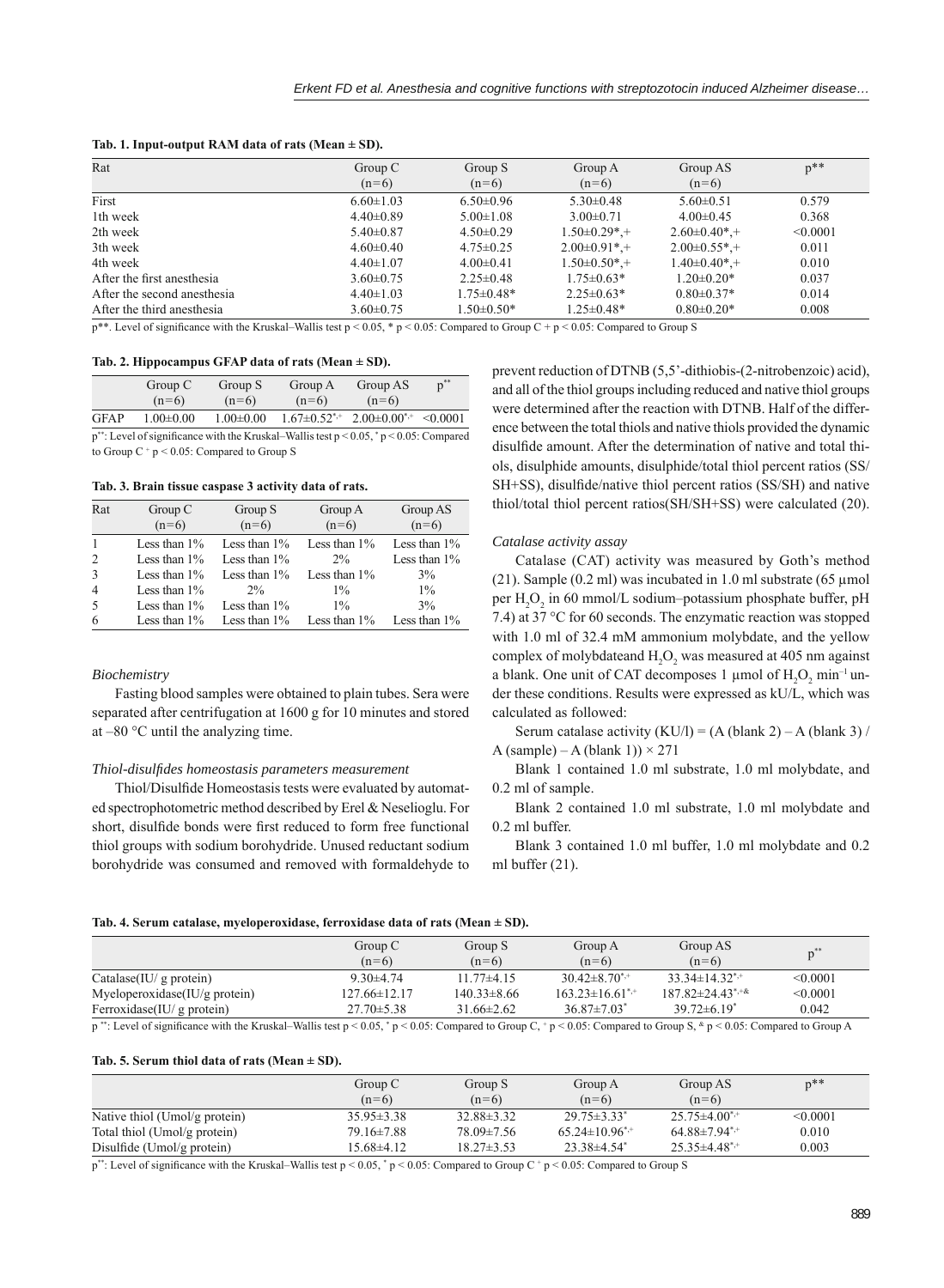887 – 893



**Fig. 3. GFAP (X100) in hippocampus tissues of rats in control group.** rats in sevoflurane group.



**Fig. 5. GFAP (x 400) in hippocampus tissues of rats in Alzheimer's group.**



**Fig. 7. Caspase 3 (X 100) in the brain tissue of rats in control group.**



**Fig. 9. Caspase 3 (X 100) in the brain tissue of rats in Alzheimer's group.**

## *Measurements of myeloperoxidase*

Serum MPO activity was measured by a modification of the o-dianisidine method (1) based on kinetic measurement at 460 nm with the rate of the yellowish orange product formation from the oxidation of o-dianisidine with MPO in the presence of hydrogen peroxide  $(H_2O_2)$ . One unit of MPO was defined as that degrading 1 µmol of  $H_2O_2$  min<sup>-1</sup> at 25 °C. A molar extinction coefficient of  $1.13 \times 10^4$ of oxidized o-dianisidine was used for the calculation. MPO activity was expressed in units per liter serum (22).

## *Ceruloplasmin measurement*

CLP levels were measured by method described by Erel O (1998). This method is automated, colorimetric and based on the enzymatic oxidation of ferrous ion to ferric ion. The results were expressed in units per liter serum (23).

## *Statistical analysis*

All the data were processed by variance analysis in The Statistical Package for the Social Sciences (SPSS, Chicago, IL, USA) 20.0 program for Windows statistical software. Kruskal–Wallis test was used to assess the results. Bonferroni adjusted Mann– Whitney U test was used after significant Kruskal–Wallis to determine, which group differs from the other. The data were expressed as the mean ± standard error (Mean  $\pm$  SE). p value less than 0.05 was considered statistically significant.

# **Results**

In all the groups, while the number of RAM input-output was similar in the beginning, after Alzheimer's formation, it was significantly decreased in the Group A and the Group AS after 2 weeks. This decrease was significant in all the measurements according to the Group C. In the Group S, after the 2nd. & 3rd. anesthesia applications, the number of RAM input-output decreased significantly (Tab. 1). Glial fibrillary acidic protein levels in hippocampus tissues of rats were significantly higher in the Group AS compared to C and S groups (Tab. 2, Figs 3–6).

The brain tissue caspase 3 activity of the rats was less than 1 % in all rats in the Group C, 3 % in 2 rats and 1 % in 1 rat in the Group AS (Tab. 3, Figs 7–10).

**Fig. 10. Caspase 3 (X100) in the brain tissue of**  rats in Alzheimer-sevoflurane group.

**Fig. 6. GFAP (X100) in hippocampus tissues of**  rats in Alzheimer's-sevoflurane group.

**Fig. 8. Caspase 3 (X 100) in the brain tissue of** 

rat in sevoflurane group.

In the Group A and AS, serum catalase, myeloperoxidase and ferroxidase activities were found to be higher than the other groups and myeloperoxidase activity in Group AS was higher than in the Group A (Tab. 4).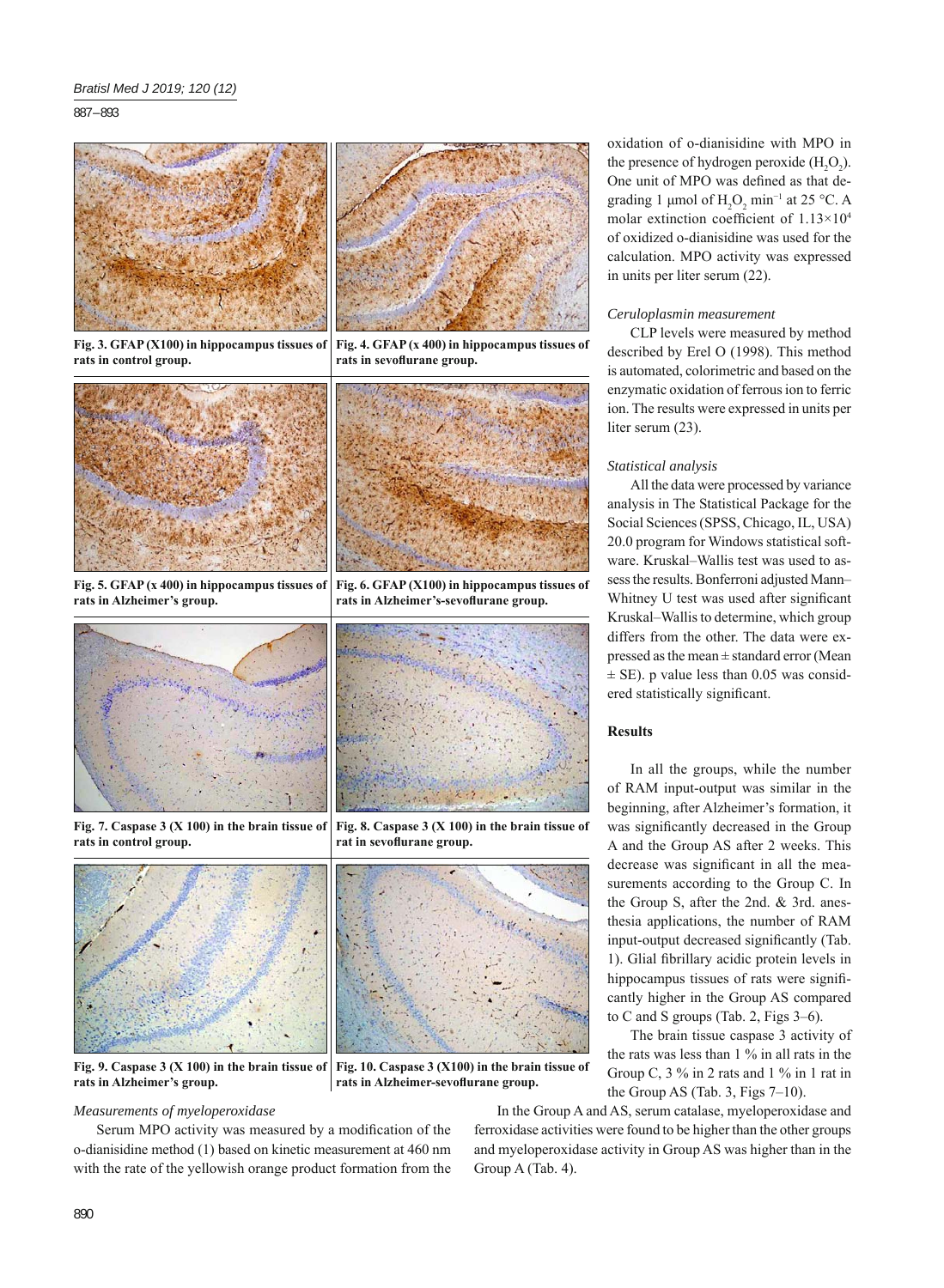Serum nativethiol, total thiol and disulfide levels were found to be significantly different in Group A and Group AS (Tab. 5).

## **Discussion**

In our study, we determined that there was an impairment in cognitive functions after repeated sevoflurane anesthesia in rats with STZ induced Alzheimer's disease and we demonstrated this worsening immunohistochemically and pathologically. Callaway et al affirmed that sevoflurane anesthesia did not impair acquisition learning and retention memory 12 weeks later than anesthesia exposure in young adult or aged rats (24). However, Xu X et al reported that sevoflurane reduced working memory and functional connectivity between PFC excitatory neurons of aged rats at day 1 after exposure, but it had no effect in adult rats (25). Furthermore Huang Li et al claimed that hispidulin can offer a protection against sevoflurane-induced neurological dysfunction, hispidulin has the potential to be a neuroprotective agent that can improve the cognitive and memory function of elderly patients undergoing anesthesia (26). The role of anesthesia on cognitive function is still controversial. It is thought that not only anesthetic agents, but also neurotoxicity, inflammation, stress, intraoperative factors (e.g. hypotension, hypoglycemia) or the type of surgery have a role in the development of POCD (1, 27). However, in recent researches there was an increasing concern that volatile anesthetics may impair cognitive functions over a long period of time, especially in older patients. Research showed that volatile anesthetics could increase amyloid peptide (Aβ) production and neurotoxicity, which are important pathological changes in AD development (1, 11, 12). Therefore, anesthesia and surgery are assumed as the risk factors that accelerate the onset of AD. Although many reports indicated that there was a relationship between cognitive dysfunction and anesthesia in patients with Alzheimer's disease, there are many researches showing the opposite (28–30). Bohem et al evaluated the patients, who were followed-up between 1974–1984 years and who had been anesthetized at least once before developing Alzheimer's disease. Overall, they point out that a multiple exposure to general anesthesia had no effect on AD development (28). There was no correlation between the risk of general anesthesia exposure and the development of AD in systemic review and metaanalysis by Seitz et al (30). Tian Y et al demonstrated that sevoflurane exacerbates cognitive impairment induced by  $\text{A}\beta$  1–40 in rats by initiating neurotoxicity, neuroinflammation, and neuronal apoptosis in rat hippocampus  $(31)$ . However, this is the first study to demonstrate the immunohistochemical and biochemical change after recurrent sevoflurane anesthesia in rat with Alzheimer disease. In our study, we performed a RAMT to evaluate the cognitive functions after creating Alzheimer model with STZ induced and repeated sevoflurane anesthesia. The RAMT was designed by Olton & Samuelson. Radial Arm Maze Test has been commonly used by researchers for measuring spatial learning and memory in rodents; it allows for the evaluation of spatial working and reference memory (18). In the RAM test, we observed the number of input-output on the arms. There was no difference between the rats before the sevoflurane exposure. There was a significant difference between the rats when the RAM test was applied after a repeated sevoflurane anesthesia.

Potential mechanisms for either postoperative cognitive disorder or neurodegeneration are numerous, ranging from N-methyl-Daspartate-mediated excitotoxicity to oxidant stress or suppression of cholinergic signaling. Eckenhoff et al in vivo demonstrated that inhaled anesthetics led to an increase of toxic forms of amyloid-β (11). In their study, Verkhratsky et al noted that GFAP labeling changed between brain regions, when the brain tissues of Alzheimer's patients are examined. GFAP was positive in 80 % astrocytes in the hippocampal tissue (32, 33). In our experiment, when the rat´s hippocampus was evaluated histopathologically, GFAP was present more in the Alzheimer + sevo Group compared to the Control Group and the Alzheimer Group.

Antioxidants are substances that can clean free radicals and prevent cell damage. Myeloperoxidase is an intracellular antioxidant enzyme stored in neutrophil granules. An increase in the production of free radicals or reduction of these antioxidant systems will cause an oxidative stress. Oxidative stress has been found to be related to numerous disorders including infection, diabetes, cancer, neurodegenerative and cardiovascular diseases (34, 35) In AD, several experimental and clinical researches determinate that oxidative damage plays the pivotal role in neuron loss and progression to dementia (36).

Yong Qiao et.all showed that in patients receiving sevoflorane anesthesia (90 patients 65–75 years old), POCD was more frequent and these patients had a higher plasma IL-6 and TNF- $\alpha$  values (37). In our study, we demonstrated that serum catalase myeloperoxidase activities were higher after a repeated sevoflurane anesthesia.

Caspases are crucial mediators of programmed cell death (apoptosis). Caspase-3 is essential for normal brain development and is important or essential in other apoptotic scenarios in a remarkable tissue-cell type-or death stimulus-specific manner (38). Caspase-3 activation, caspase-3-cleaved-b-actin and caspase-cleaved-APP were found in brains of AD patients. Also, an increasing evidences suggests a role for caspase activation and apoptosis in AD neuropathogenesis (39). In neurodegenerative diseases such as Alzheimer's and Parkinson's it is thought that apoptosis was induced and neurons died in an unexplained manner. Ostapchenko et al demonstrated that Caspase-3 activity was associated with an increased risk of Alzheimer's disease (40). Previous studies demonstrated that sevoflurane and isoflurane induced apoptosis in normal peripheral blood mononuclear cells and Human T Lymphocytes in vitro (41, 42). In our study, caspase-3 activity was lower than 1 % in control and in other groups, while in 2 rats in group AS it was more than 3% than in control groups.

Thioldisulphide homeostasis status has acritical role in antioxidant protection, detoxification, signal transduction, apoptosis, regulation of enzymatic activity and transcription factors and cellular signaling mechanisms (43). Thiols, as is known, are the class of organic compounds containing a sulfhydryl group (-SH) consisting of a hydrogen and a sulfur atom attached to a carbon atom. This −SH groups react with oxidant molecules to protect the organism from oxidative damage. Thiols are converted to disulfide during this reaction and the amount of thiol decreases.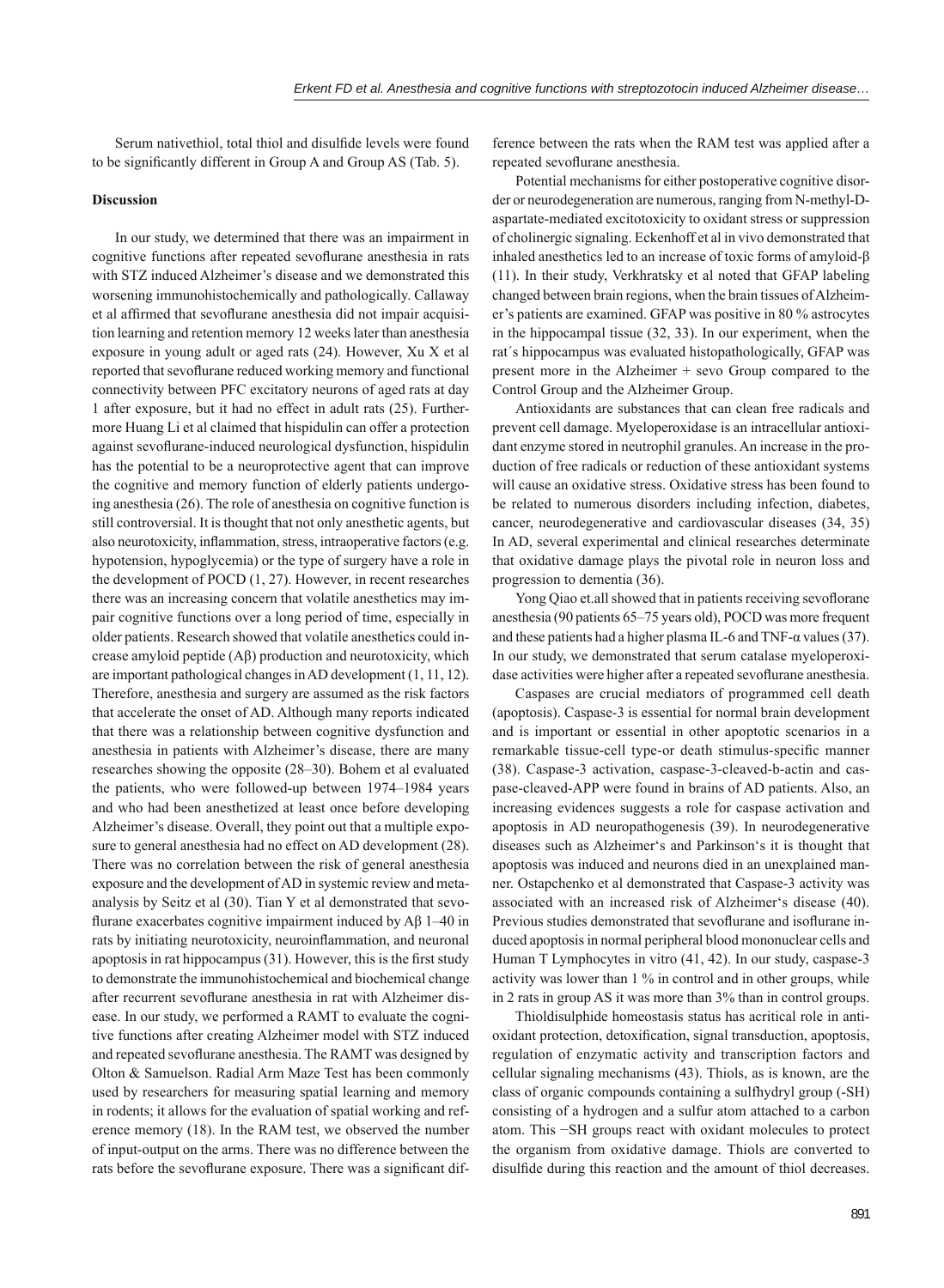887 – 893

These disulfide bonds can be reduced to the thiol group, so that dynamic thiol disulfide homeostasis continues. Thiols contribute to the majority of the total antioxidants in the body and play an important role in body defense (44–47). Recent studies showed that the presence of an abnormal thiol/disulfide homeostasis has a role in the pathogenesis of various acute and chronic diseases (48–50). Oxidative stress, altered GSH levels, hyperhomocysteinemia, vitamin B deficiency and amyloid-β levels play critical roles in AD (51). In our study in the AS group; when compared to the control group, the levels of Nativethiol and total thiol decreased but disulfide levels increased, this was found to be statistically significant.

Finally, the relationship between AD and anesthesia is not well understood. In elderly rats with streptozotocin-induced experimental Alzheimer's disease, it was found that the sevoflurane anesthesia has negatively affected cognitive functions evaluated with RAMT at minimum level, and histopathological and biochemical markers supported these findings. In order to correlate these results with the clinical applications, we think that observational studies should be conducted in large series.

# **References**

**1. Isik B.** Postoperative cognitive dysfunction and Alzheimer disease. Turk J Med Sci 2015; 45 (5): 1015–1019.

**2. Papon MA, Whittington RA, El-Khoury NB, Planel E.** Alzheimer's disease and anesthesia. Front Neurosci 2011; 4: 272.

3. Bufill E, Bartés A, Moral A, Casadevall T, Codinachs M, Zapater **E, Carles Rovira J, Roura P, Oliva R, Blesa R.** Genetic and environmental factors that may influence in the senile form of Alzheimer's disease: nested case control studies. Neurologia 2009; 24 (2): 108–112.

**4. Morris JK, Honea RA, Vidoni ED, Swerdlow RH, Burns JM.** Is Alzheimer's disease a systemic disease? Biochim Biophys Acta 2014; 1842: 1340–1349.

**5. Moller JT, Cluitmans P, Rasmussen LS, Houx P, Rasmussen H et al.** Long-term postoperative cognitive dysfunction in the elderly ISPOCD1 study. ISPOCD investigators. International Study of Post-Operative Cognitive Dysfunction. Lancet 1998; 351: 857–861.

**6. Abildstrom H, Rasmussen LS, Rentowl P, Hanning CD, Rasmussen H et al.** Cognitive dysfunction 1–2 years after non-cardiac surgery in the elderly. ISPOCD group. International Study of Post- Operative Cognitive Dysfunction. Acta Anaesthesiol Scand 2000; 44: 1246–1251.

**7. Monk TG, Weldon BC, Garvan CW, Dede DE, van der Aa MT, Heilman KM, Gravenstein JS.** Predictors of cognitive dysfunction after major noncardiac surgery. Anesthesiology 2008; 108: 18–30.

**8. Johnson T, Monk T, Rasmussen LS, Abildstrom H, Houx P et al.** Postoperative cognitive dysfunction in middle-aged patients. Anesthesiology 2002; 96: 1351–1357.

**9. Ancelin ML, de Roquefeuil G, Ledesert B, Bonnel F, Cheminal JC, Ritchie K.** Exposure to anaesthetic agents, cognitive functioning and depressive symptomatology in the elderly. Br J Psychiatry 2001; 178: 360–366.

**10. Ikeda Y, Ishiguro K, Fujita SC.** Ether stress-induced Alzheimerlike tau phosphorylation in the normal mouse brain. FEBS Lett 2007; 581: 891–897.

**11. Eckenhoff RG, Johansson JS, Wei H, Carnini A, Kang B et al.**  Inhaled anesthetic enhancement of amyloid-beta oligomerization and cytotoxicity. Anesthesiology 2004; 101 (3): 703–709.

**12. Xie Z, Culley DJ, Dong Y, Zhang G, Zhang B,Moir RD, Frosch**  MP, Crosby G, Tanzi RE. The common inhalation anesthetic isoflurane induces caspase activation and increases amyloid beta-protein level. Ann Neurol 2008; 64 (6): 618–627.

13. Mandal PK, Fodale V. Isoflurane and desflurane at clinically relevant concentrations induce amyloid beta-peptide oligomerization: an NMR study. BiochemBiophys Res Commun 2009; 379 (3): 716–720.

**14. Run X, Liang Z, Zhang L et al.** Anesthesia induces phosphorylation of tau. J Alzheimers Dis 2009; 16 (3): 619–626.

15. Song J, Hur BE, Bokara KK, Yang W, Cho HJ et al. Agmatine Improves Cognitive Dysfunction and Prevents Cell Death in a Streptozotocin-Induced Alzheimer Rat Model. Yonsei Med J 2014; 55 (3): 689–699.

**16. Xu ZP, Li L, Bao J, Wang ZH, Zeng J et al.** Magnesium Protects Cognitive Functions and Synaptic Plasticity in Streptozotocin-Induced Sporadic Alzheimer's Model. PLoS One 2014; 9 (9): e108645.

**17. Chen D.** Neuroprotective effect of amorphophallus campanulatus in stz induced alzheimer rat model. Afr J Tradit Complement Altern Med 2016; 3; 13 (4): 47–54.

**18. Kim H, Park JY, Kim KK.** Spatial Learning and Memory Using a Radial Arm Maze with a Head-Mounted Display. Psychiatry Investig 2018; 15 (10): 935‒944.

**19. Mizuno M, Yamada K, Olariu A, Nawa H, Nabeshima T.** Involvement of brain-derived neurotrophic factor in spatial memory formation and maintenance in a radial arm maze test in rats. J Neurosci 2000; 20: 7116‒7121.

20. Erel O, Neselioglu S. A novel and automated assay for thiol/disulfide homeostasis. Clin Biochem. DOI: 10.1016/j.clinbiochem.2014.09.026.

**21. Goth L.** A simple method for determination of serum catalase activity and revision of reference range. Clin Chim Acta 1991; 196: 143–152.

**22. Bradley PP, Priebat DA, Christensen RD, Rothstein G.** Measurement of cutaneous inflammation: estimation of neutrophil content with an enzyme marker. J Invest Dermatol 1982; 78: 206–209.

**23. Erel O.** Automated measurement of serum ferroxidase activity. Clin Chem 1998; 4: 313–319

24. Callaway JK, Jones NC, Royse AG, Royse CF. Sevoflurane anesthesia does not impair acquisition learning or memory in the Morris water maze in young adult and aged rats. Anesthesiology 2012; 117 (5): 1091–1101.

25. Xu X, Tian X, Wang G. Sevoflurane reduced functional connectivity of excitatory neurons in prefrontal cortex during working memory performance of aged rats. Biomed Pharmacother 2018; 106: 1258–1266.

26. Huang L, Huang K, Ning H. Hispidulin prevents sevoflurane- Induced memory dysfunction in aged rats. Biomed Pharmacother 2018; 97: 412–422.

**27. Palotás A, Reis HJ, Bogáts G, Babik B, Racsmány M, Engvau L, Kecskeméti E, Juhász A, Vieira LB, Teixeira AL et al.** Coronary artery bypass surgery provokes Alzheimer's disease-like changes in the cerebrospinal fluid. J Alzheimers Dis 2010; 21: 1153-1164.

**28. Bohnen NI, Warner MA, Kokmen E, Beard CM, Kurland LT.** Alzheimer's disease and cumulative exposure to anesthesia: a case-control study. J Am Geriatr Soc 1994; 42: 198–201.